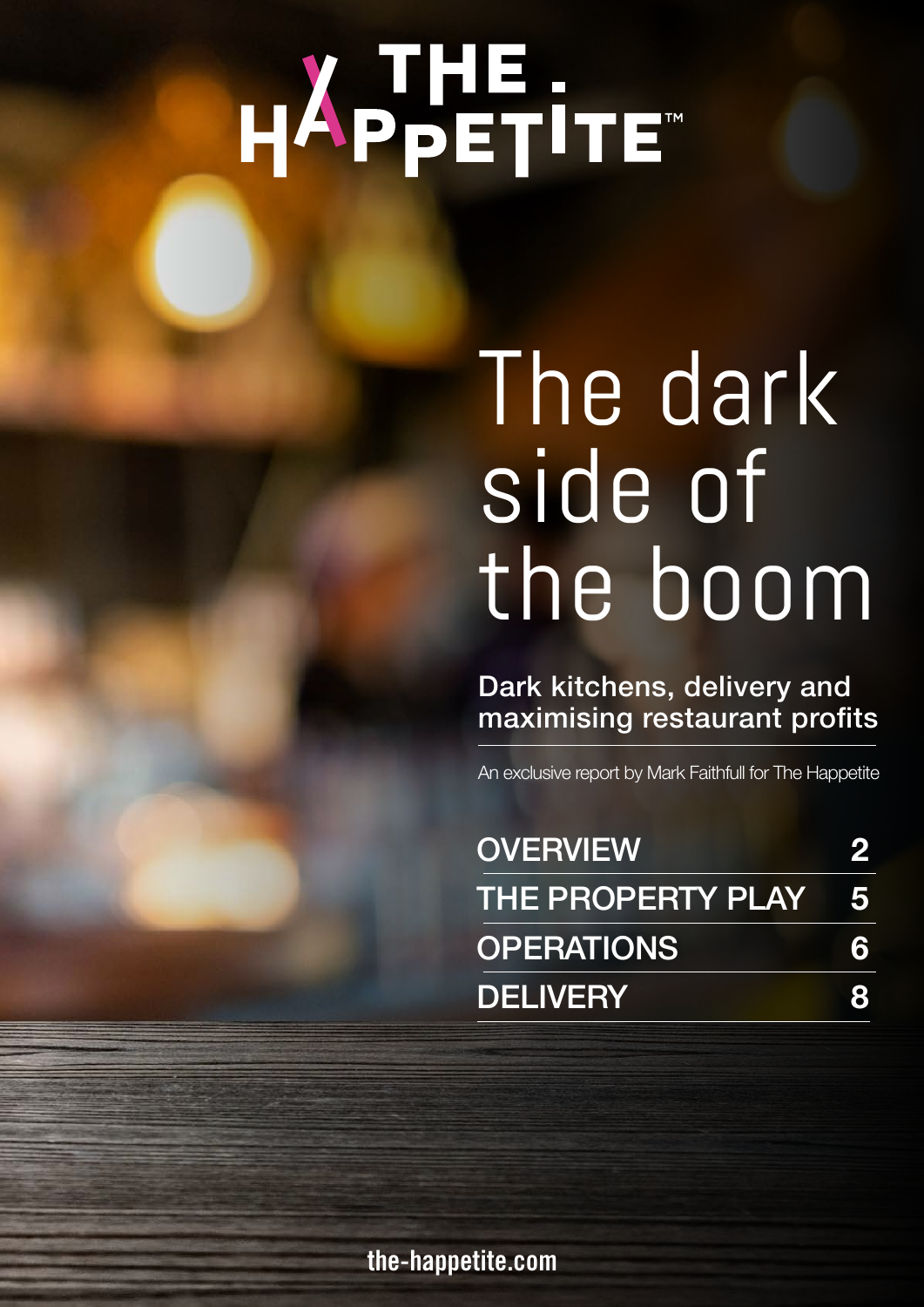## <span id="page-1-0"></span>OVERVIEW

#### **DELIVERY AND DARK KITCHENS**

A mid the F&B boom, has come a second boom - in delivery.<br>
Driven by millennials, who think nothing of ordering in food two or three times a week and who expect fast service, wide choice and good value, a whole new industry has emerged to cater for their seemingly endless appetite.

Such has been demand that established restaurants have sometimes struggled to cope with a horde of motorbike helmetclad couriers waiting in line for collection and have had to consider reconfiguring their restaurants to ensure the in-store experience is not impacted or move delivery out to so-called dark kitchens.

"Dark kitchens have been around for a very long time but the market has evolved and they have created opportunities for operators who, for example, might want to move into a new location for less investment or where they can't find the right restaurant property," says Peter Backman, UK-based restaurant consultant.

He adds: "Customers want delivery. They have been educated by the likes of Amazon to have things delivered to home and the challenge for the restaurant industry as a whole is to do it

**"Customers want delivery. They have been educated by the likes of Amazon to have things delivered to home"** *Peter Backman, restaurant consultant*

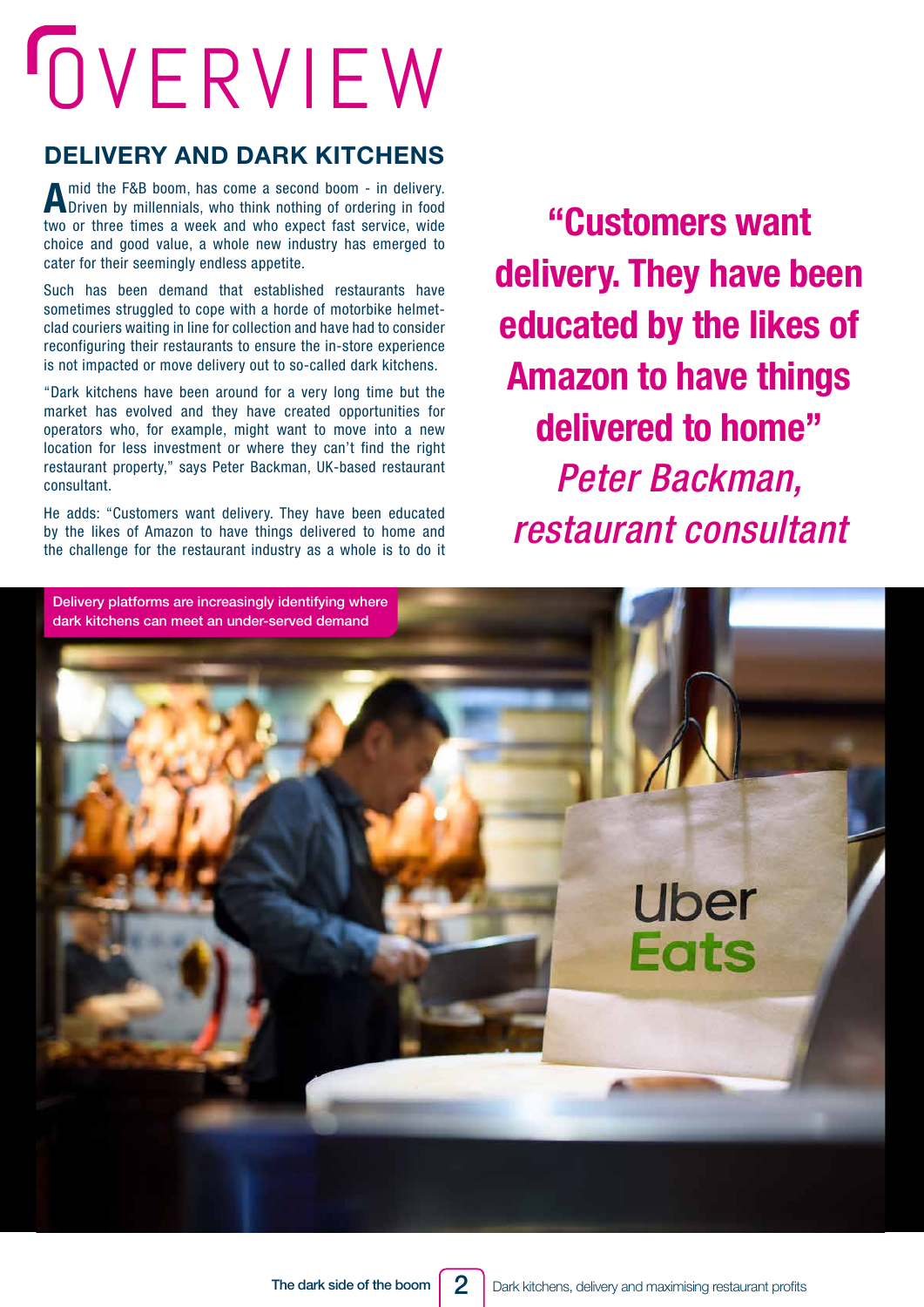## OVERVIEW



profitably. For the operators these additional deliveries add a lot to the top line and a little to the bottom line but there is a need to do it because of the demand."

The industry's big hitters have already become directly involved. Food delivery specialist Deliveroo opened its first shared kitchen in Paris in July last year, having debuted this concept of shared kitchens - called Deliveroo Editions - in London in 2017. The company started with 12 kitchens in a warehouse in Saint-Ouen, next to north-west Paris. Restaurants can choose to pay a rent or get started for free and pay higher fees.

Deliveroo customers currently pay  $\epsilon$ 2.50 per order for the delivery in Paris, while the company also gets a cut of the total order amount. Deliveroo said at the French launch: "The Deliveroo Editions site in Paris is a permanent bricks and mortar site, as are the majority of our Editions sites across the UK and Europe. All Editions sites are good for the local economy, work closely with local communities and host kitchens with high standards.

"The delivery-only super kitchens are state of the art and bring together amazing chefs from independent restaurants and high street chains all into one location, dramatically expanding consumer choice. This is good for the local economy, good for restaurants looking to expand and good for anyone who wants amazing meals delivered direct to their door."

In March of this year, it emerged that the food delivery company run by former Uber boss Travis Kalanick had snapped up London dark kitchens firm Foodstars last year, as he looks to expand his new venture in the UK.

City Storage Systems, which trades as Cloud Kitchens in the US, quietly bought the start-up, according to documents filed at Companies House. Foodstars was founded in Bethnal Green, East London in 2015 and operates kitchens across London, which it leases to restaurants focusing on selling food through delivery apps such as Deliveroo and Uber Eats. The acquisition marked Kalanick's first expansion outside the US.

Hosting different restaurants in this way has multiple benefits. Firstly, it allows operators to offer a wide variety of different cuisines from a single location, appealing to a broad spectrum of consumer tastes. What's more, dark kitchens enable restaurants without their own delivery services to tap into the lucrative home delivery market. Working closely with the chefs of the original

### **GLOBAL ONLINE FOOD DELIVERY MARKET**

**\$35bn Current total value** 

20% **Annual growth rate**

\$365bn **Projected value by 2030**

### \$940m **SoftBank investment in driverless delivery start-up Nuro**

restaurants, dark kitchen managers can ensure that standardised dishes are produced which match their brand. The sharing of ingredients across different brands in a dark kitchen also improves economies of scale.

Another crucial value in the dark kitchen model lies in changing menus quickly and easily. Many traditional restaurants open in response to changing tastes and trends, leaving them vulnerable to the latest food fads. With no physical premises to refit or remodel dark kitchens can change their menus – or even the entire concept of their restaurants – quickly and easily.

While proprietors of dark kitchens do miss out on walk-in sales and the high mark-ups of drinks purchases from dine-in customers, their ability to operate without any of the high overheads of traditional restaurants makes for a compelling proposition.  $\blacksquare$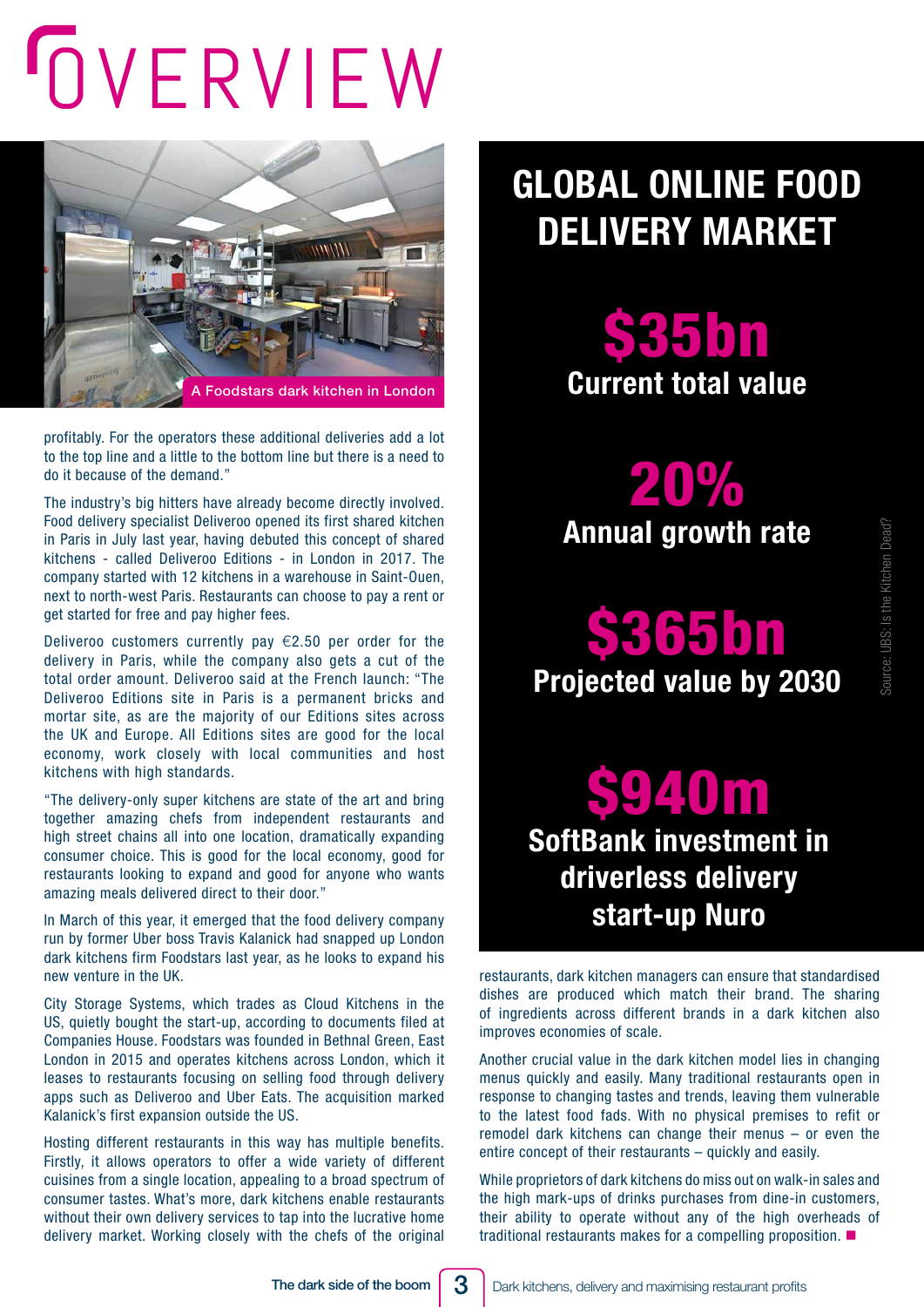### STEPHANE FICAJA, GENERAL MANAGER, STEPHANE FICAJA, GENERAL MANAGER,



#### **MAPIC FOOD: In your view, how can dark kitchens help create a new operating model for food players?**

**SF:** One of the biggest areas we're focusing on is how we can help restaurants of all sizes turn data and insights into new business models and incremental revenue opportunities. For example, using our data we can identify geographical 'selection gaps' - where demand for a particular cuisine is in high demand but low supply. Using this insight, we can help existing restaurants which may have underutilised kitchen space launch a 'virtual restaurant' that only exists in the digital world to plug this gap.

There is no physical storefront, no front-of-house, no customer-facing bricks and mortar presence, and you can only access the restaurant via a virtual storefront by app or website.

This is a win-win for restaurants and consumers. For a minimal incremental cost our restaurant partners can offer multiple menus and cuisines from the same real estate, maximising revenue opportunities and making their operations more efficient. At the same time, consumers get to enjoy more selection and food options.

#### **MAPIC FOOD: What are the practical considerations?**

**SF:** The great thing about virtual restaurants is there are very small start-up or expansion costs, you can test and experiment with the menu incredibly easily, with the feedback tools to continuously optimise the product-market fit.

For example, for most restaurants creating incremental revenue either means investing in physical expansion or physically increasing the capacity of real estate to serve more customers in-store, both of which traditionally come with a high cost/high-risk model. The great thing about virtual restaurants is that there is very little capital required to set up and very little impact on existing operations, with minimal risk if things don't work out. You can move from concept to market very easily.

#### **MAPIC FOOD: What are the key drivers for success?**

**SF:** The two key ingredients for success are insights to identify 'selection gaps' and the right location to serve this with a virtual restaurant. We can help with both. For example, in France we identified poke as one of the most popular cuisine types - there was a 700% increase in orders for poke [a Hawaiian fish and rice bowl] between 2017 and 2018. While increasingly popular, poke was a vastly under-served cuisine. In fact, poke was only available from a handful of restaurants in a small number of locations - a clear selection gap on the Uber Eats app.

Using this data, we developed Maison Poke as a new, multi-site virtual restaurant. Cote Sushi was identified as production-partner and is now serving the Maison Poke menu in 35 locations across France, and initial results are showing strong growth in incremental revenue for its parent business.

#### **MAPIC FOOD: What are the key advances in payment?**

**SF:** Our mission is to make eating effortless, everywhere for everyone. We must allow people to pay in a way that suits their lifestyle. While we have traditionally over-indexed on credit and debit card payments, we are now experimenting with various payment methods such as cash, meal vouchers, local debit card methods like iDEAL and even Apple Pay.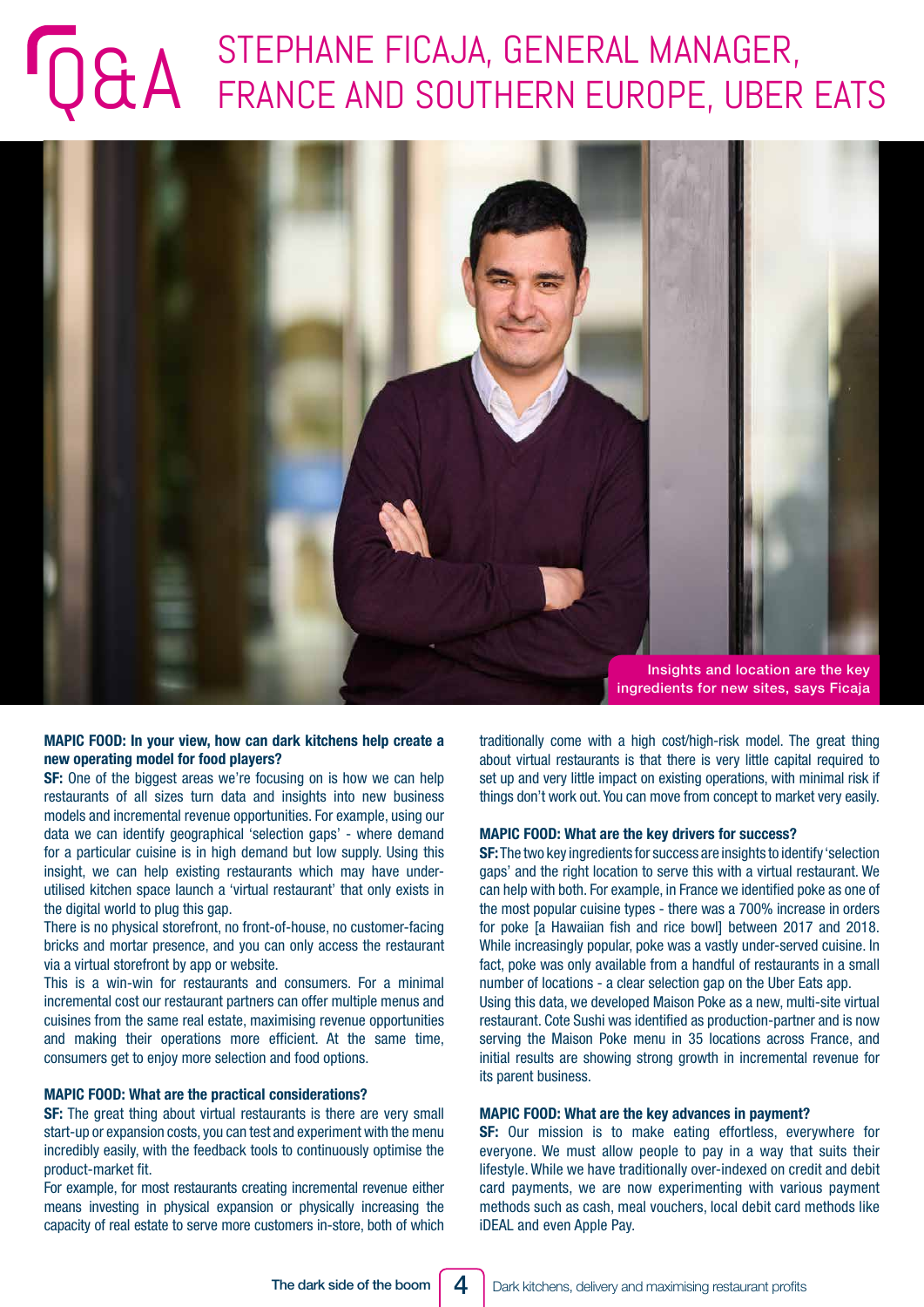## <span id="page-4-0"></span>THE PROPERTY PLAY

**f D**ark kitchens are a property play, because where delivery is added to an existing restaurant then the costs already exist," points out Peter Backman, UK-based restaurant consultant, differentiating between those restaurants that build up their delivery and those that start from 'dark' premises.

Ajay Lakhwani, VP special projects, Deliveroo, adds: "Deliveryonly kitchens can significantly help restaurants grow their business by providing a very low-risk expansion platform for restaurants as we cover rent, capex, equipment costs and other operating expenses such as utility costs, site operations costs, cleaning, etc. We are effectively asking restaurants to handle the cooking and focus on offering their great products to customers without having to worry about additional costs and the operational complexities of running a regular restaurant.

"In addition, Deliveroo supports Editions restaurants to grow their business by working very closely with our partners and developing specific growth plans - marketing support, development of new concepts and brands, improving their cost structure and pricing, etc. Restaurants use our Editions kitchens to improve capacityrelated challenges they are facing due to the increase of delivery orders in their regular sites, and to test new markets and concepts at very limited risk."

### **"I think the sales level achievable currently means the unit economic model only works for established brands"** *Dan Houghton, Chilango*

Dan Houghton, Co-CEO of UK-based Mexican restaurant chain Chilango, adds: "Optimisation [of dark kitchens] is about testing new catchment areas with low risk, especially infill in cities where the brand is known. It's also about testing variants of menus, or new 'virtual' brands with adjacency to the operator's existing expertise. Dark kitchens can also reduce rent and overheads but I think the sales level achievable currently means the unit economic model only works for established brands, and even then it's still a lot of work for a relatively small upside. They do also act as an easy way for street food vendors to practice cooking at more scale. This is particularly appealing if they can double up their prep kitchen as a delivery kitchen, for B2C as well as B2B [catering], as this drops their breakeven for the new venture, considerably." $\blacksquare$ 

### **"We are effectively asking restaurants to handle the cooking and focus on offering their great products to customers"** *Ajay Lakhwani, Deliveroo*

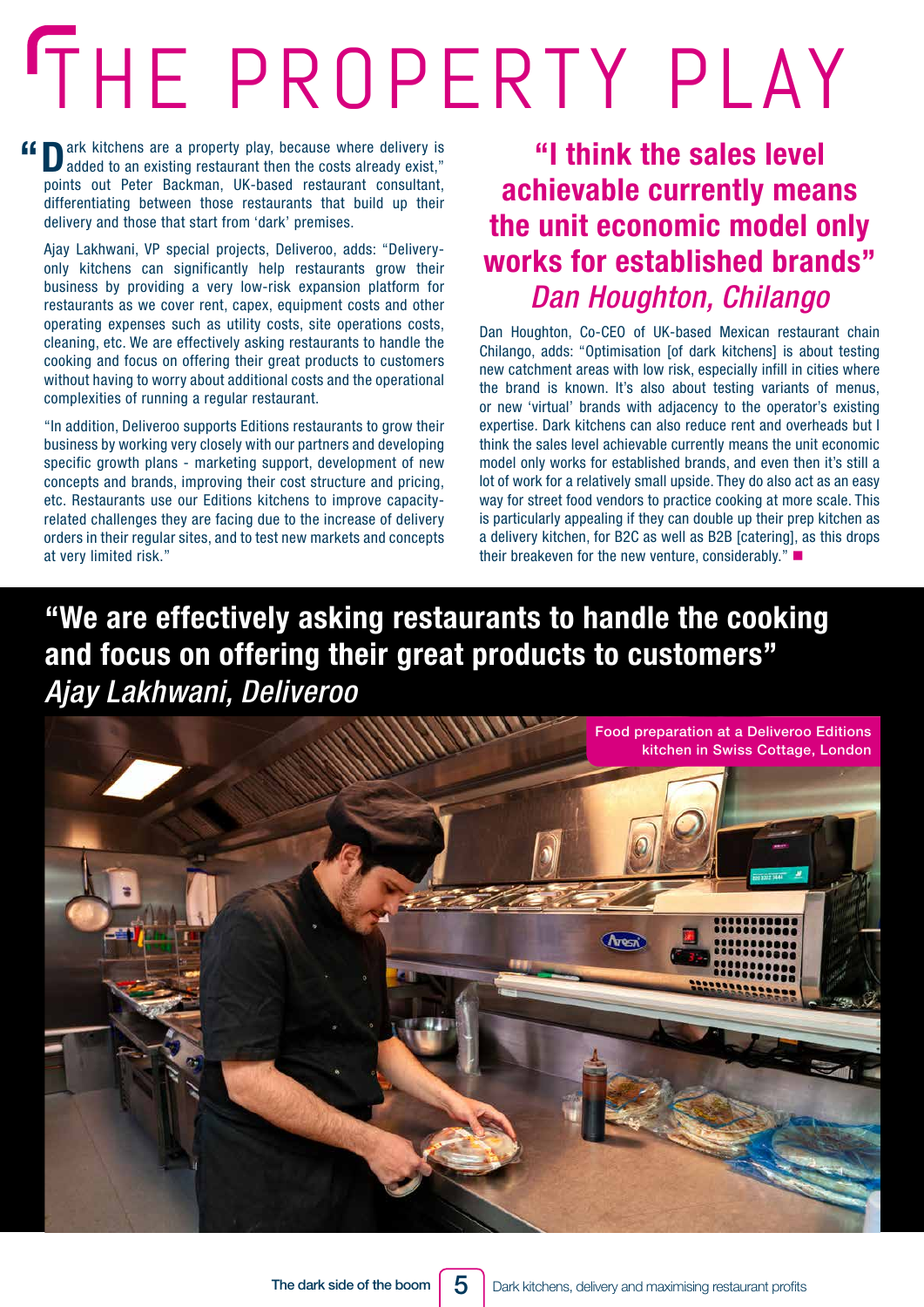## <span id="page-5-0"></span>**OPERATIONS**

**ff From a restaurant's perspective, success ultimately comes down to generating significant revenue out of these kitchens," says** Ajay Lakhwani, VP special projects, Deliveroo. "The key driver behind success is ultimately reaching product-market-fit in the catchment area a restaurant operates in, in other words, making sure that there is strong demand for a restaurant's offering. Strong partners accomplish this by focusing on food quality, operational excellence – that is being able to keep up with the demand  $-$  and, most importantly, designing the right menus in terms of both price and food items. Partners have a unique opportunity to test and learn on an ongoing basis until they find an offering that has a really strong appeal."

Dan Houghton, Co-CEO, Chilango, adds: "In the longer term, as the delivery market doubles or triples in size, there's potential for established brands to roll-out nationally or internationally with third party kitchens such as Deliveroo Editions, Cloud Kitchens/FoodStars, etc but right now this is just a place holder in a pitch deck, and I think we may be five-10 years away from this. The property world moves slowly, especially when coupled with planning/zoning issues. This is not what people want to hear of course!

"There are four key drivers. Firstly, multi-channel: being on all delivery platforms, since the volumes are still low, it doesn't make sense to restrict your distribution, Secondly, multi-use: several brands in one kitchen, or the kitchen doubles up as prep/catering. Thirdly, existing brand with high street presence: Domino's has been at this for years, and could never make dark kitchens work...now the benefit of having a frontage might be changing, but I think the brand is still required. Finally, speed and accuracy: true of any food delivery service."

### **Number of US adult**  80% **millennials who cook from scratch twice a week or more**

Source: Mintel

Oscar Pierre, CEO of Paris delivery service Glovo, says that with online food delivery expected to keep growing at 15%-20% year-on-year for the next 10 years, it is "inevitable" that most of this food delivery will be cooked in dark kitchens for quality, margins and volume reasons.

"First, users will become more demanding with their food delivered at home. Restaurants will need to adapt their operations, for example preparation times are very short, food heat is well retained," he says. "Second, the margins in dark kitchens are higher due to lower real state and staff costs. Finally, volume. We are seeing how some partners with Glovo have decided to launch a dark kitchen for capacity issues on weekend nights. This will happen with all successful delivery restaurants in the city.

"From what we've seen, the menu needs to be short - 15 items maximum - as most of the orders are placed in a smartphone screen. Second, you need to make sure that all dishes offered will



6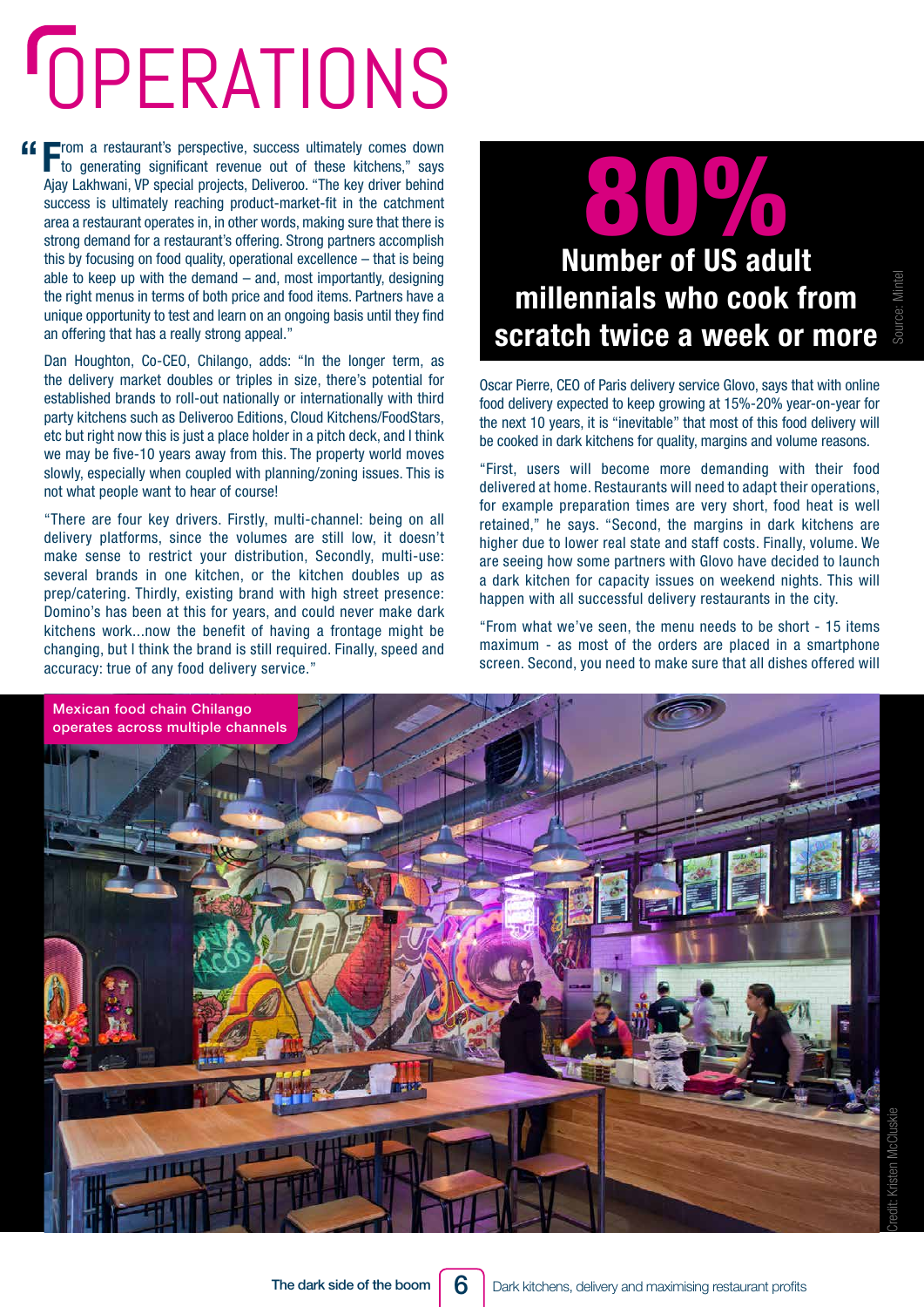### **GPERATIONS**

travel well inside a courier's backpack and retain temperature well, not be very sensitive to vibrations, etc. Timing is very important, people want their food in less than 30 minutes and for that, the restaurant needs to operate like clockwork so that it coordinates with the courier arrival time. Finally, being datadriven is extremely important. Platforms like Glovo do provide a lot of insights from the customers' reviews, and the best performing restaurants are those that iterate their operations and menus quickly based on it."

Damien Bon, CEO of European eco-courier Stuart, believes that what he describes as a "fundamental shift" in foodservice operations brings two challenges for restaurants.

"Firstly, customer seating and waiting areas become more and more under-used or even vacant, putting restaurant profitability under pressure; secondly, serving customers while preparing food to be delivered - at the same peak hour of the day - sometimes means deteriorating customer experience, with longer delivery times," he says. "Hence the need to industrialise home delivery to reduce overheads, for example rent costs, while simultaneously improving delivery times - with ultimately clear benefits for the client and restaurant efficiency." $\blacksquare$ 

**"You need to make sure that all dishes offered will travel well inside a courier's backpack and retain temperature well"** *Oscar Pierre, Glovo*

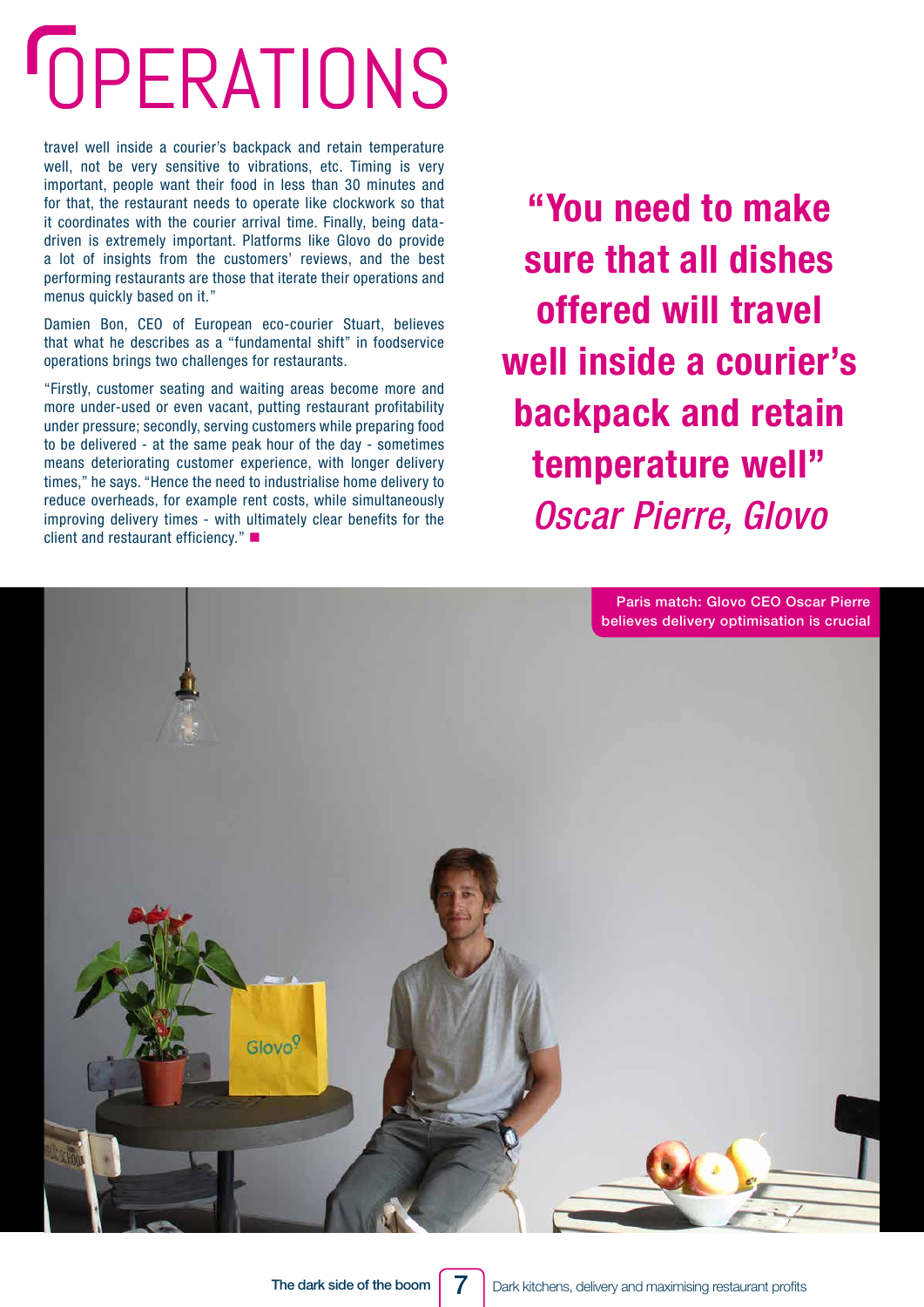## <span id="page-7-0"></span>DELIVERY

One of the biggest changes with the expansion of delivery platforms is that the power of communication and branding has, in many cases, switched from the operator to the delivery business. While these aggregated platforms provide a powerful new revenue stream for operators, they do not come without risk.

"For the delivery companies there is a growing opportunity to build profits through the service and increasingly through the relationship, because the problem for the restaurant is that the customer relationship is no longer between them and the consumer but between the delivery company and the consumer," says Peter Backman, UK-based restaurant consultant. "It may be that the customer chooses their cuisine based on their user experience with the app and what restaurants it services and what it promotes.

"In some cases, it is the delivery companies which are pushing the agenda, for example Deliveroo might identify that a certain catchment lacks a type of cuisine – say noodles - and encourage an operator to fulfil that demand."

However, Damien Bon, CEO of Stuart, says: "There are several drivers to succeed, all around efficiency and adapting to client needs: hosting different cuisines in the same location, sharing ingredients across different brands and products, pooling deliveries, anticipating client demand in a certain location and time of the day - first choosing the right kitchen location - or adapting quickly menus to market trends.

"By hosting different cuisines in the same location, you can to the extent you serve cold dishes - mutualise couriers across different clients in the same neighbourhood. It then means

reducing the unit cost per delivery. That's what we do really well at Stuart for food players across different locations, whether dark kitchens or bricks-and-mortar restaurants. Finally, the ability for dark kitchens to operate without overheads implies a greater capacity to absorb the delivery cost."

From Deliveroo's perspective, success ultimately means providing our customers with the best possible selection at the right price and the right service (speed, overall customer experience), says Ajay Lakhwani, VP special projects, Deliveroo. "When we succeed from a selection, service and price perspective, that allows us

**"The ability for dark kitchens to operate without overheads implies a greater capacity to absorb the delivery cost"** *Damien Bon, Stuart*